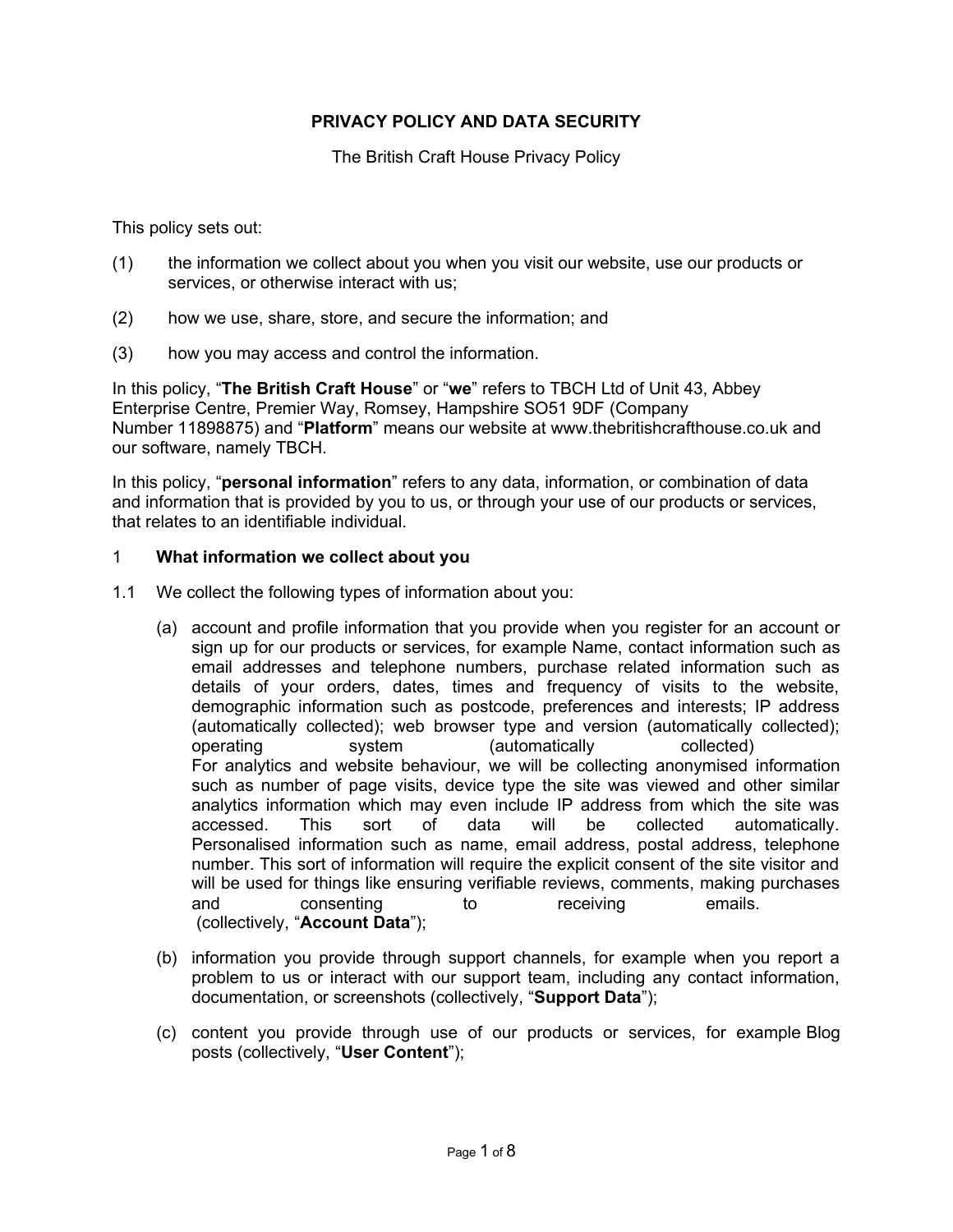- (d) communication, marketing, and other preferences that you set when you set up your account or profile, or when you participate in a survey or a questionnaire that we send you (collectively, "**Preference Data**");
- (e) details of any transactions, purchases, or orders that you've made with us (collectively, "**Transaction Data**");
- (f) payment information, for example Credit Card details (collectively, "**Financial Data**");
- (g) information about your device or connection, for example Name, contact information such as email addresses and telephone numbers, purchase related information such as details of your orders, dates, times and frequency of visits to the website, demographic information such as postcode, preferences and interests; IP address (automatically collected); web browser type and version (automatically collected); operating system (automatically collected); Log in details; timezones. and information we collect through cookies and other data collection technologies (please read our Cookies Policy for details) (collectively, "**Technical Data**"); and
- (h) Information about your use of or visit to our Platform, for example Clickstream/products viewed/page response, products viewed, used, or searched for, page response times, download errors, length of visits to certain pages, page interaction information (such as scrolling, clicks, and mouse-overs), or methods to browse away from the page (collectively, "**Usage Data**").
- 1.2 We collect the above information when you provide it to us or when you use or visit our Platform. We may also receive information about you from other sources, including:
	- (a) our personnel, agents, advisors, consultants, and contractors based in Hosting in USA in connection with our operations or services, for example our staff engaged in the fulfilment of your order, processing of your payment, and provision of support services;
	- (b) other users of our products or services, for example Reviews of listing posted by users;
	- (c) other services linked to your account, for example If you register or log in your account using your Google credentials, we receive your name and email address to authenticate you, as permitted by your Google profile settings.;
	- (d) our business partners and service providers based in Hosting in USA who provide Technical, payment, delivery services, advertising networks, analytics, market research, and search information services.
- 1.3 We do not collect sensitive data or special category data about you. This includes details about your race, ethnic origin, politics, religion, trade union membership, genetics, biometrics, health, or sexual orientation.

# 2 **How we use information we collect**

2.1 We only use your personal information where the law allows us to. We use your personal information only where: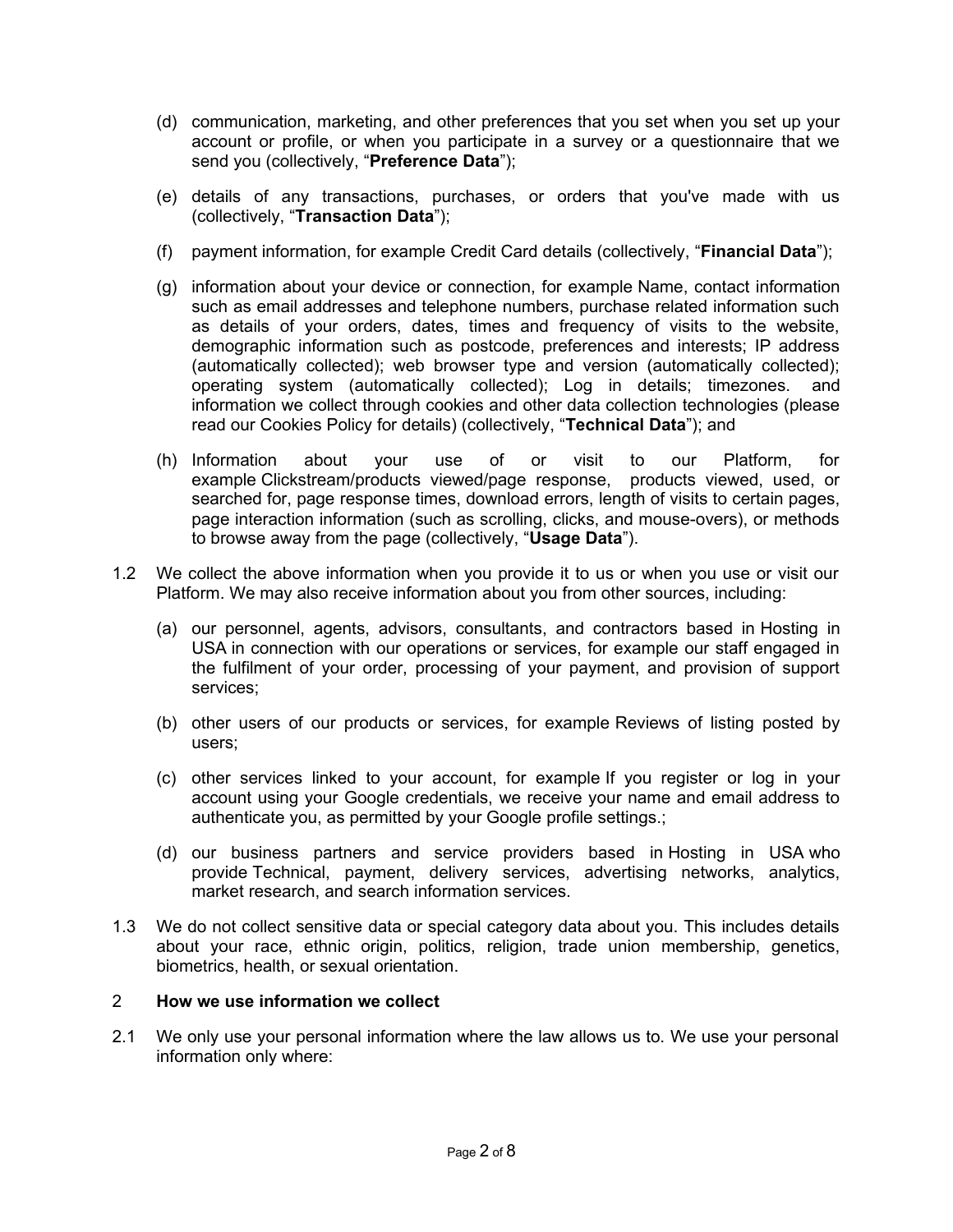- (a) we need to perform the contract we have entered into (or are about to enter into) with you, including to operate our products or services, to provide customer support and personalised features, and to protect the safety and security of our Platform;
- (b) it satisfies a legitimate interest which is not overridden by your fundamental rights or data protection interests, for example for research and development, and in order to protect our legal rights and interests
- (c) you've given us consent to do so for a specific purpose, for example we may send you direct marketing materials or publish your information as part of our testimonials or customer stories to promote our products or services with your permission; or
- (d) we need to comply with a legal or regulatory obligation.
- 2.2 If you have given us consent to use your personal information for a specific purpose, you have the right to withdraw your consent any time by contacting us (please refer to paragraph 9 for contact information), but please note this will not affect any use of your information that has already taken place.
- 2.3 We do not share your personal information with any company outside our group for marketing purpose, unless with your express specific consent to do so.
- 2.4 We have set out our legal bases for processing your information in the Legal Bases Table at the end of this policy.

### 3 **How we share information we collect**

- 3.1 We may share personal information on aggregated or de-identified basis with third parties for research and analysis, profiling, and similar purposes to help us improve our products and services.
- 3.2 If you use any third-party software in connection with our products or services, for example any third-party software that our Platform integrates with, you might give the third-party software provider access to your account and information. Policies and procedures of third-party software providers are not controlled by us, and this policy does not cover how your information is collected or used by third-party software providers. We encourage you to review the privacy policies of third-party software providers before you use the third-party software.
- 3.3 Our Platform may contain links to third-party websites over which we have no control. If you follow a link to any of these websites or submit information to them, your information will be governed by their policies. We encourage you to review the privacy policies of third-party websites before you submit information to them.
- 3.4 We may share your information with government and law enforcement officials to comply with applicable laws or regulations, for example when we respond to claims, legal processes, law enforcement, or national security requests.
- 3.5 If we are acquired by a third party as a result of a merger, acquisition, or business transfer, your personal information may be disclosed and/or transferred to a third party in connection with such transaction. We will notify you if such transaction takes place and inform you of any choices you may have regarding your information.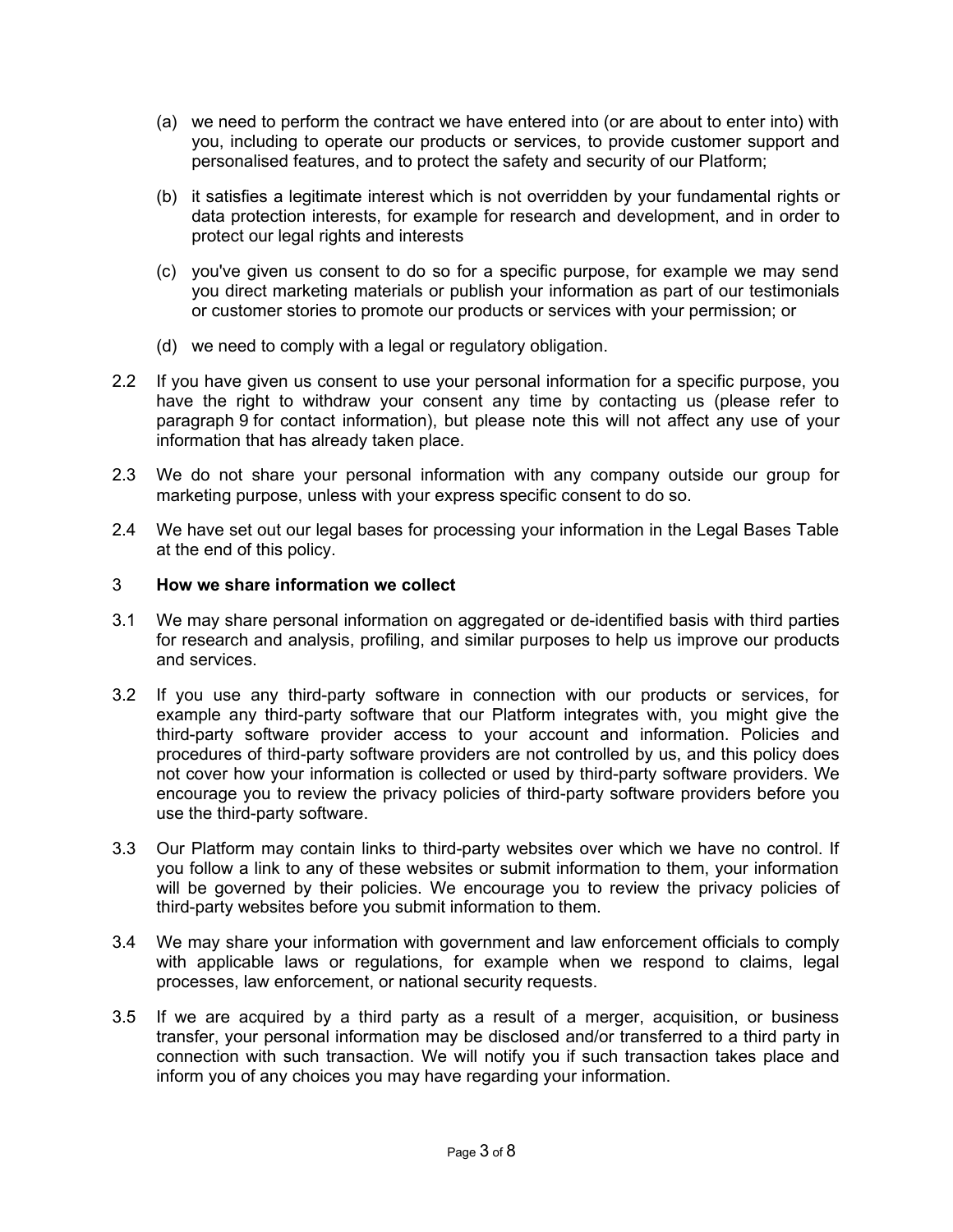#### 4 **How we store and secure information we collect**

- 4.1 We use data hosting service providers based in USA to host the information we collect.
- 4.2 We have adopted the following measures to protect the security and integrity of your personal information:
	- (a) information is encrypted using TLS/SSL technology;
	- (b) your account is password-protected, with the requirement(s) that Passwords must be "strong" You will be guided as to the requirements when you are setting it up.;
	- (c) access to your personal information is restricted to personnel or service providers on a strictly need-to-know basis, who will only process your information on our instructions and who are subject to a duty of confidentiality; and
	- (d) our information collection, storage, and processing practices are reviewed regularly.
- 4.3 We have put in place procedures to deal with any suspected privacy breach and will notify you and any applicable regulator of a breach where we are legally required to do so.
- 4.4 While we implement safeguards designed to protect your information, please note that no transmission of information on the Internet is completely secure. We cannot guarantee that your information, during transmission through the Internet or while stored on our systems or processed by us, is absolutely safe and secure.
- 4.5 We only retain personal information for so long as it is reasonably necessary to fulfil the purposes we collected it for, including for the purposes of satisfying any legal, accounting, or reporting requirements. Data will be held for website analytics for three years, marketing related data for no more than three years and transaction related data for up to 7 years in accordance with HMRC states, ' You must keep records for 6 years from the end of the last company financial year that they relate to ...'. https://www.gov.uk/running-alimited-company/company-and-accounting-records . We periodically review the basis and appropriateness of our data retention policy.

#### 5 **How we transfer information internationally**

- 5.1 We collect information globally and primarily store that information in USA. We transfer, process, and store your information outside your country of residence where we or our service providers operate for the purpose of providing our products and services to you.
- 5.2 Some of the countries in which our companies or service providers are located may not have the privacy and data protection laws that are equivalent to those in your country of residence. When we share information with these companies or service providers, we make use of contractual clauses, corporate rules, and other appropriate mechanisms to safeguard the transfer of information.

### 6 **Your rights**

- 6.1 You have the right to:
	- (a) be informed of what we do with your personal information;
	- (b) request a copy of personal information we hold about you;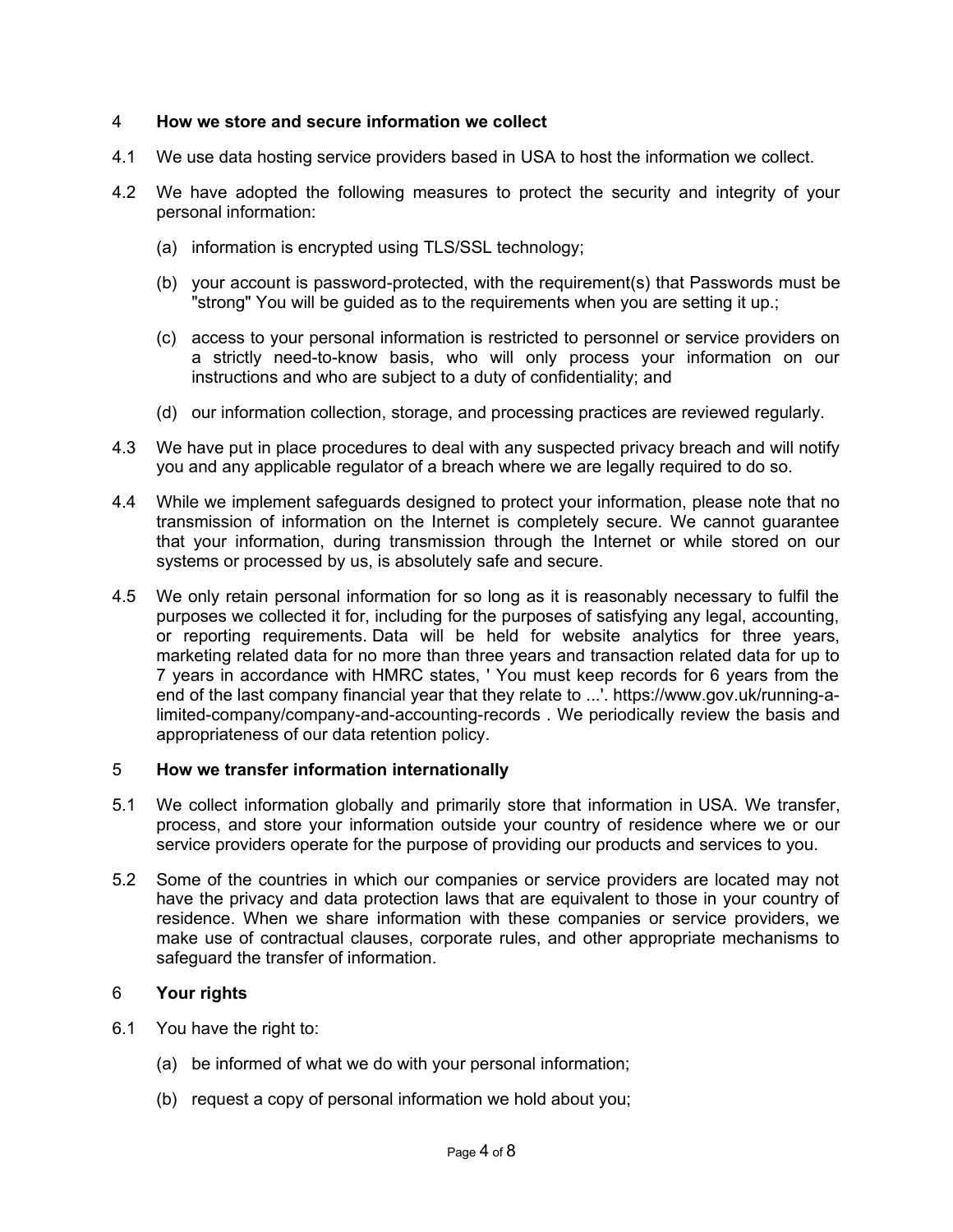- (c) require us to correct any inaccuracy or error in any personal information we hold about you;
- (d) request erasure of your personal information (note, however, that we may not always be able to comply with your request of erasure for record keeping purposes, to complete transactions, or to comply with our legal obligations);
- (e) object to or restrict the processing by us of your personal information (including for marketing purposes);
- (f) request to receive some of your personal information in a structured, commonly used, and machine readable format, and request that we transfer such information to another party; and
- (g) withdraw your consent at any time where we are relying on consent to process your personal information (although this will not affect the lawfulness of any processing carried out before you withdraw your consent).
- 6.2 Our Platform enables you to update certain information about yourself, for example You may change your business or personal information by updating your user profile or changing your user settings on the platform.
- 6.3 You may opt out of receiving marketing materials from us Under GDPR subjects that have given you their consent to process their information for the purpose of direct marketing subsequently have the right to opt-out of such processing at any time by unsubscribing using the link in our communications, by updating your preferences within your account on our Platform, or by contacting us . Please note, however, that even if you opt out from receiving marketing materials from us, you will continue to receive notifications or information from us that are necessary for the use of our products or services.
- 6.4 As a security measure, we may need specific information from you to help us confirm your identity when processing your privacy requests or when you exercise your rights.
- 6.5 Any request under paragraph 6.1 will normally be addressed free of charge. However, we may charge a reasonable administration fee if your request is clearly unfounded, repetitive, or excessive.
- 6.6 We will respond to all legitimate requests within one (1) month. Occasionally, it may take us longer than a month if your request is particularly complex or if you have made a number of requests.

### 7 **Changes to this policy**

We may amend this policy from time to time by posting the updated policy on our Platform. By continuing to use our Platform after the changes come into effect, you agree to be bound by the revised policy.

#### 8 **Policy towards children**

Our products and services are not directed to individuals under 16. We do not knowingly collect personal information from individuals under 16. If we become aware that an individual under 16 has provided us with personal information, we will take steps to delete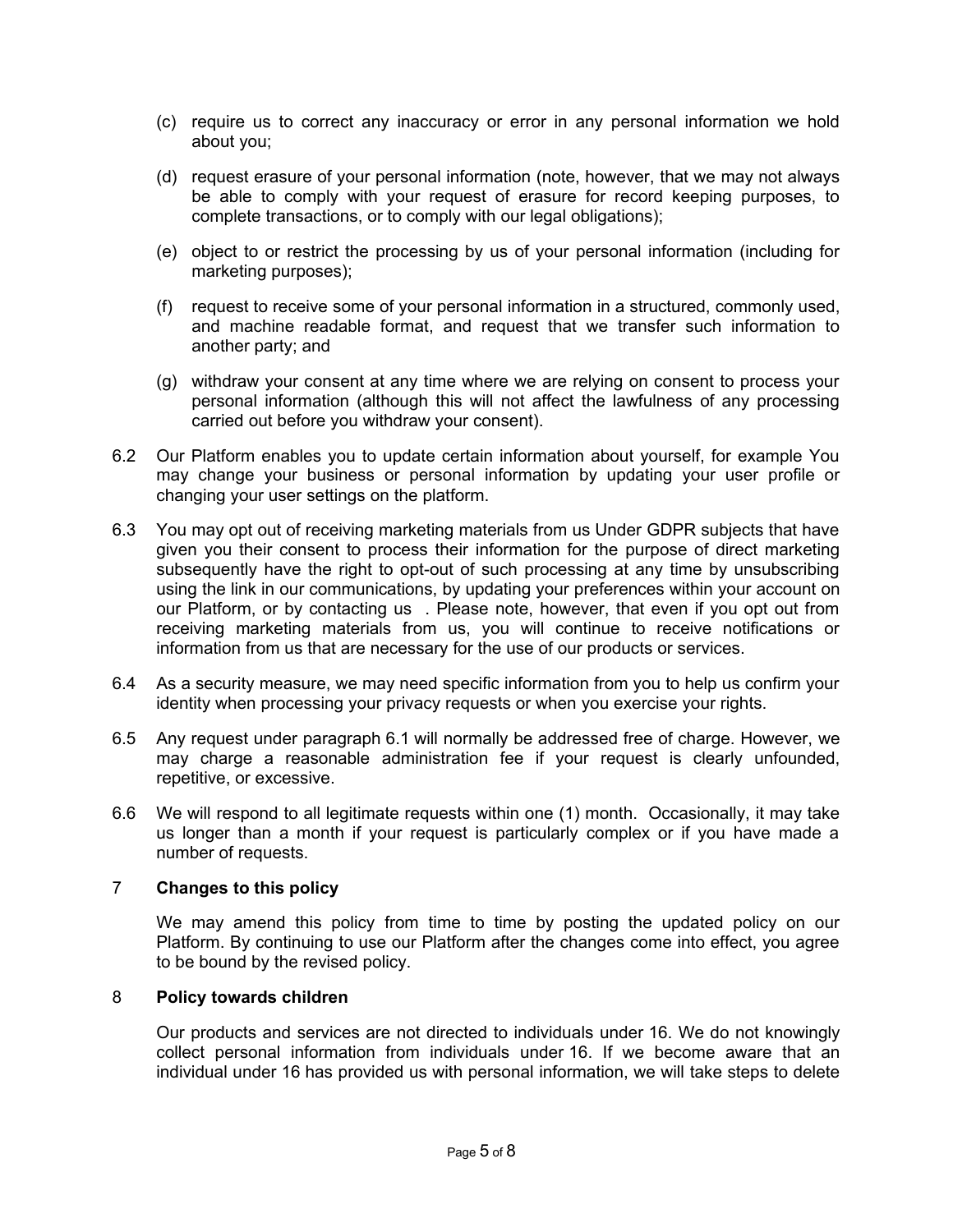such information. Contact us if you believe that we have mistakenly or unintentionally collected information from an individual under 16.

## 9 **Contact us**

9.1 Please contact us at info@thebritishcrafthouse.co.uk or submit any written request to:

TBCH Ltd

Unit 43, Abbey Enterprise Centre, Premier Way, Romsey, Hampshire SO51 9DF

Attn: Susan Bonnar

9.2 Please contact us in the first instance if you have any questions or concerns. If you have unresolved concerns, you have the right to file a complaint with a data protection authority in the country where you live or work or where you feel your rights have been infringed. If you reside in the United Kingdom, you may file a complaint to the Information Commissioner's Office (ICO), the UK supervisory authority for data protection issues (www.ico.org.uk).

Last updated: 30 August 2019

# **COOKIES POLICY**

Cookies are small text files that are placed on your device by a web server when you access our Platform. We use cookies to identify your access and monitor usage and web traffic on our Platform to customise and improve our products and services.

We use both persistent cookies and session cookies. A persistent cookie stays in your browser and will be read by us when you return to our Site or a partner site that uses our services. Session cookies only last for as long as the session lasts (usually the current visit to a website or a browser session).

We use the following types of cookies:

- (a) Strictly necessary cookies these are cookies that are required for the operation of our site. They include, for example, cookies that enable you to log into secure areas of our website.
- (b) Functionality cookies these are used to recognise you when you return to our site.

You can block cookies by activating the setting on your browser that allows you to refuse the use of all or some cookies. However, if you do so, you may not be able to access all or parts of our site.

# **LEGAL BASES TABLE**

| <b>Processing purpose</b>                           | Type of data processed          | Legal basis                         |
|-----------------------------------------------------|---------------------------------|-------------------------------------|
| To register you as a user on our<br><b>Platform</b> | <b>Account Data</b>             | To perform our<br>contract with you |
| To enable you to use our products                   | Account Data, Transaction Data, | To perform our                      |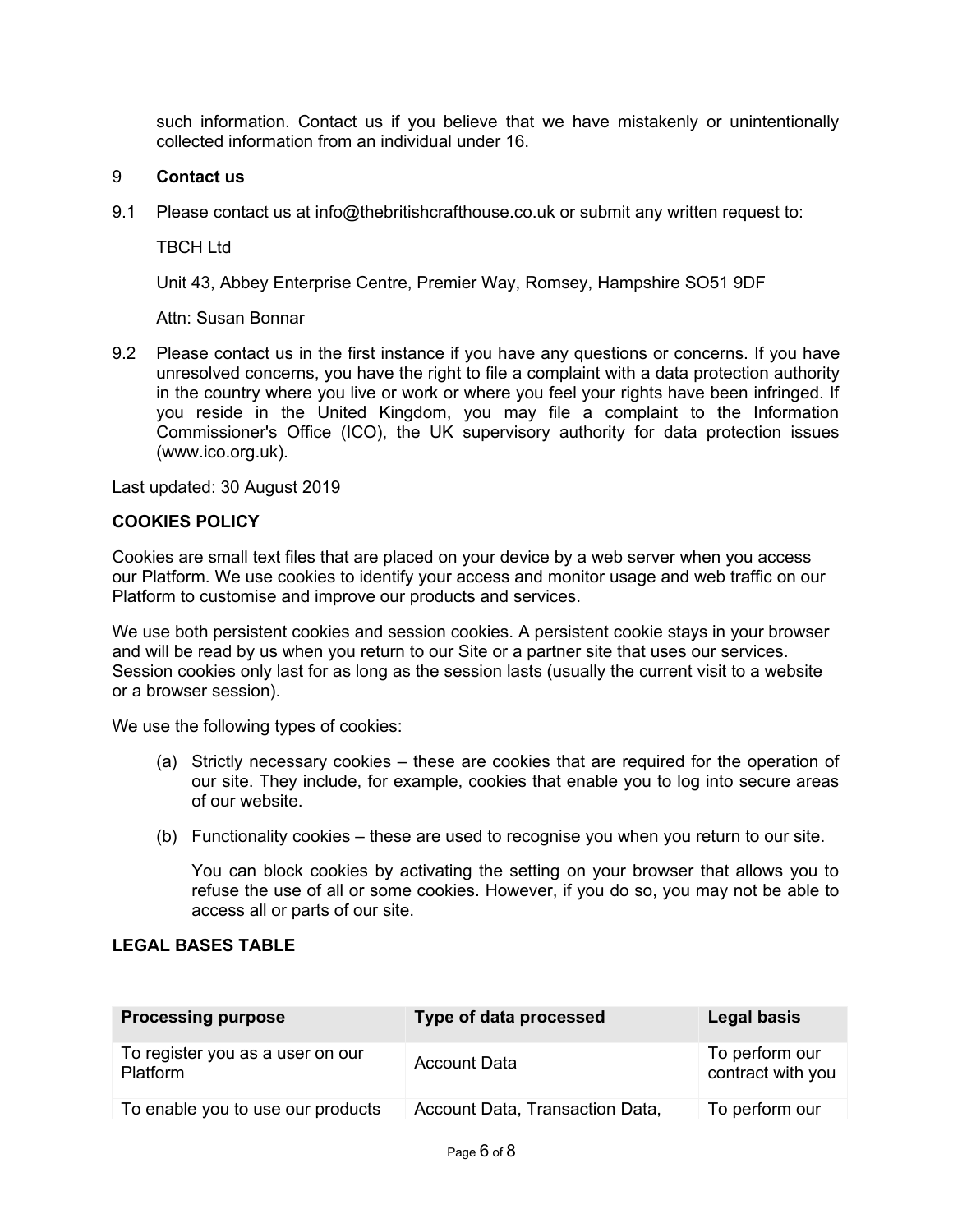| and services                                                                        | Support Data, Technical Data [and<br>User Content]                        | contract with you                                                                                                                                                                                                                                           |
|-------------------------------------------------------------------------------------|---------------------------------------------------------------------------|-------------------------------------------------------------------------------------------------------------------------------------------------------------------------------------------------------------------------------------------------------------|
| To process your payments                                                            | Account Data, Transaction Data,<br><b>Financial Data</b>                  | To perform our<br>contract with you                                                                                                                                                                                                                         |
| To collect overdue amounts                                                          | Account Data, Transaction Data,<br><b>Financial Data</b>                  | Legitimate<br>interest to<br>recover debts<br>due to us                                                                                                                                                                                                     |
| To notify you about changes to our<br>products, services, or terms                  | <b>Account Data</b>                                                       | To perform our<br>contract with you                                                                                                                                                                                                                         |
| To administer and maintain safety<br>and security of our Platform                   | <b>Technical Data</b>                                                     | To perform our<br>contract with you                                                                                                                                                                                                                         |
| To study usage of our products or<br>services                                       | Transaction Data, Support Data,<br>Technical Data, Usage Data             | Legitimate<br>interest to<br>improve our<br>Platform,<br>products, and<br>services                                                                                                                                                                          |
| To gather feedback on our products,<br>services, or features                        | <b>Account Data</b>                                                       | Legitimate<br>interest to<br>improve our<br>Platform,<br>products, and<br>services                                                                                                                                                                          |
| To provide information on products<br>or services that may be of interest to<br>you | Account Data, Preference Data                                             | Consent, which<br>you may<br>withdraw any<br>time                                                                                                                                                                                                           |
| To enable you to take part in a prize<br>draw or competition                        | Account Data, Identity, Profile<br><b>Usage, Marketing Communications</b> | Performance of<br>a contract with<br>you to administer<br>the promotion<br>and run the<br>competition/prize<br>draw. We may<br>also<br>subsequently<br>use your entries<br>for the legitimate<br>interests of<br>understanding<br>our customer<br>base more |